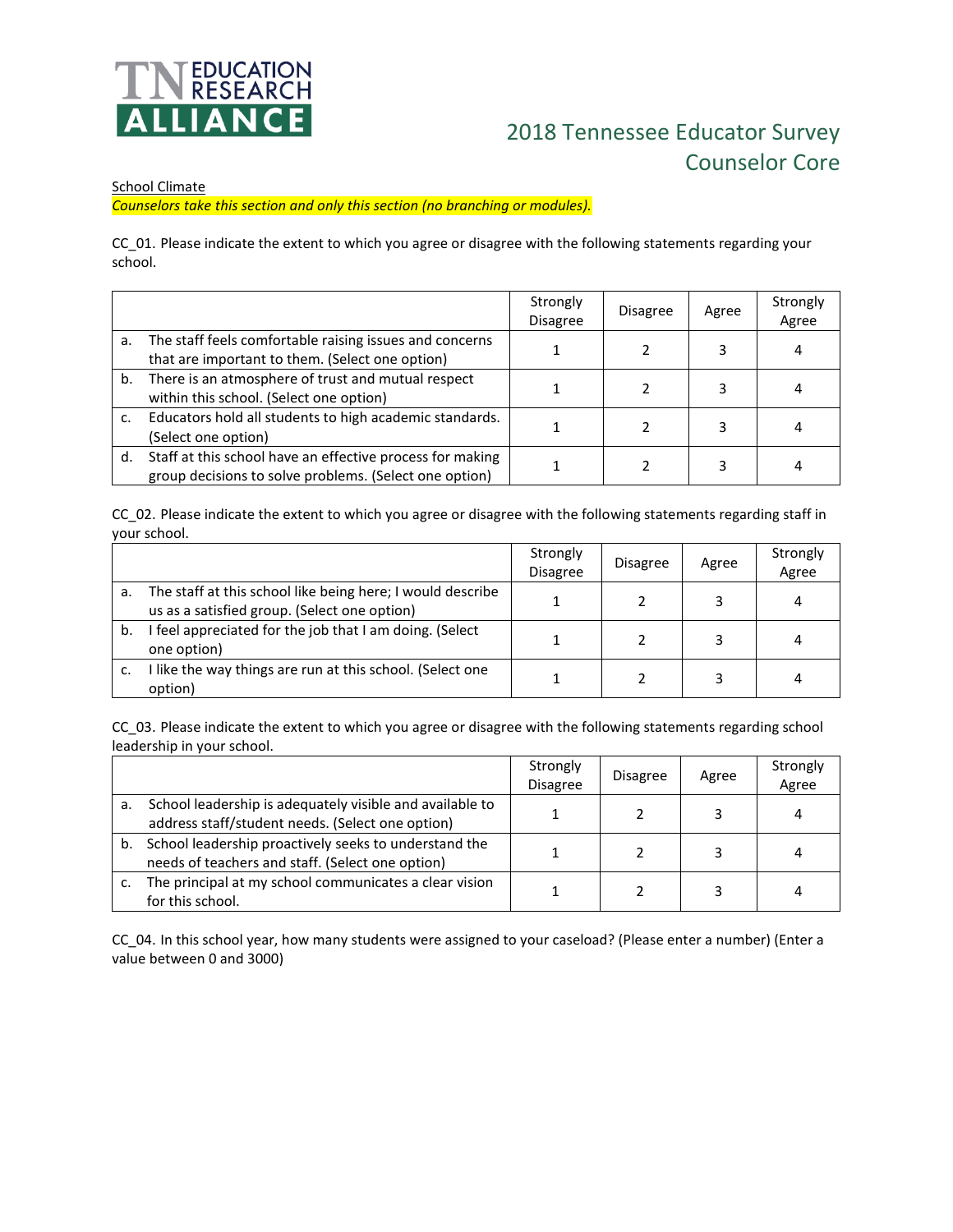CC\_05. Please report what percentage of your time is spent on each of the following. (Number Entry)

- a. Delivering school-wide/comprehensive counseling curriculum (e.g., development of personal and social skills, development of academic skills, postsecondary and career planning)
- b. Individual student planning (e.g., developing student educational, postsecondary, and career plans; interpreting student assessment data)
- c. Responsive services (e.g., reducing discipline issues; counseling students who have behavioral issues)
- d. Student support: collaboration, consultation, referral
- e. Foundation, management, and accountability
- f. Other non-counseling activities (e.g., testing coordination, master scheduling) SUM: (Total must Sum to 100%)

CC\_06. Which of the following additional responsibilities are you most often asked to complete? (Please select up to three options)

- a. Coordinate state and/or district testing
- b. Provide academic interventions to students
- c. Maintain student records (e.g., updating documents, filing, etc.)
- d. Develop the master schedule
- e. Update student transcripts
- f. Register and/or withdraw students from courses
- g. Cover classrooms if teachers are absent
- h. None of the above

CC\_07. Please indicate the extent to which you agree or disagree with the following statements.

|    |                                                                                                                                                       | Strongly<br><b>Disagree</b> | <b>Disagree</b> | Agree | Strongly<br>Agree |
|----|-------------------------------------------------------------------------------------------------------------------------------------------------------|-----------------------------|-----------------|-------|-------------------|
| а. | Counselors' roles and responsibilities are clearly defined<br>at my school. (Select one option)                                                       |                             |                 |       |                   |
| b. | My administrator(s) understand my role and protect my<br>time from unrelated tasks. (Select one option)                                               |                             |                 |       |                   |
|    | My administrator(s) make it possible for me to attend<br>local, regional, and/or state professional development<br>opportunities. (Select one option) |                             |                 |       | 4                 |

CC\_08. Please indicate the extent to which you agree or disagree with the following statements.

|    |                                                                                                                                  | Strongly<br><b>Disagree</b> | <b>Disagree</b> | Agree | Strongly<br>Agree |
|----|----------------------------------------------------------------------------------------------------------------------------------|-----------------------------|-----------------|-------|-------------------|
| a. | My counseling program is leading to improvements in<br>students' academic performance and achievement.<br>(Select one option)    |                             |                 |       | 4                 |
| b. | My counseling program is leading to improvements in<br>students' social and emotional skills development.<br>(Select one option) |                             |                 |       | 4                 |

CC\_09. What indicators or metrics are you using to determine the effect of your counseling program on students' social and emotional skills development?





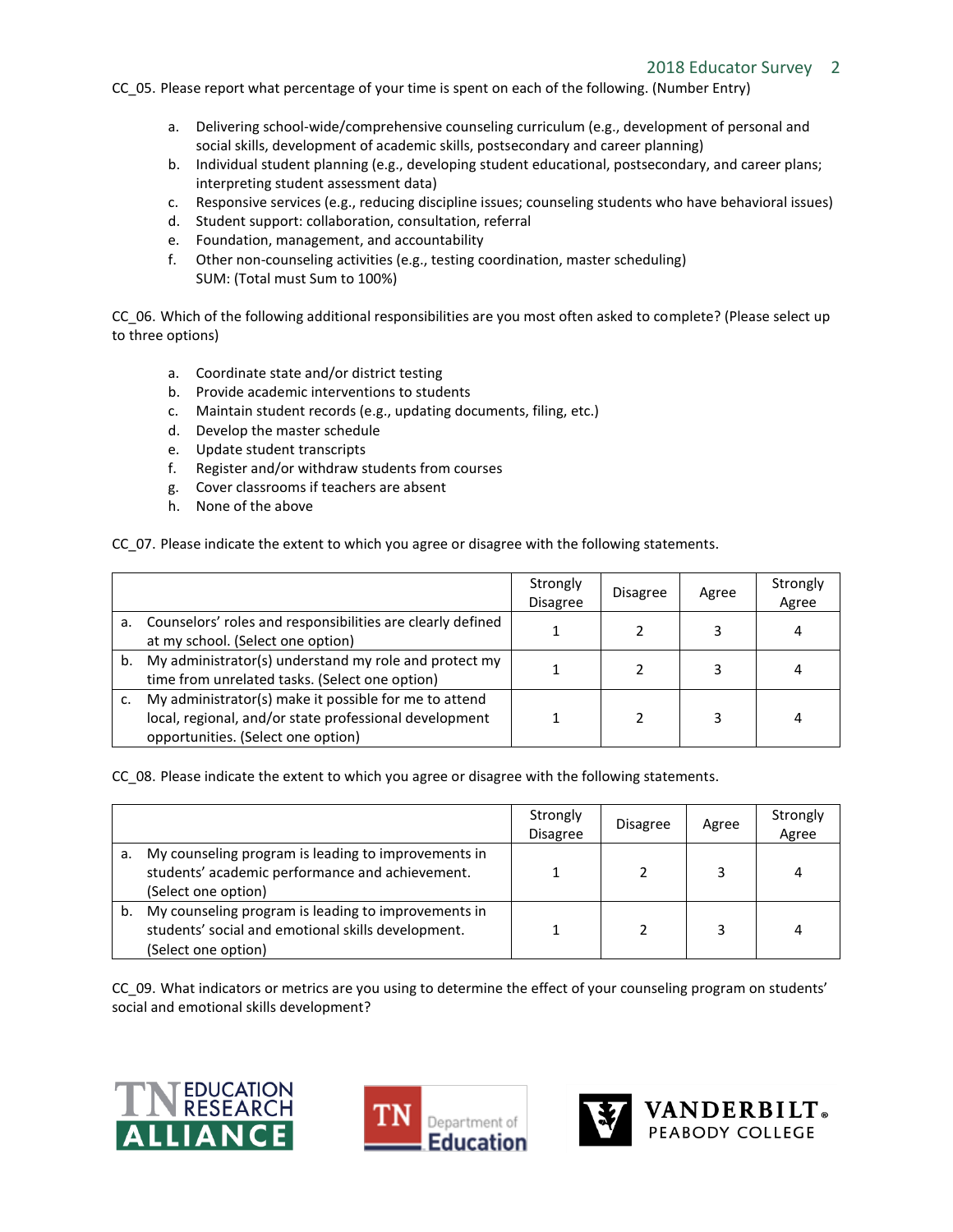CC\_10. (For counselors that provide services to high school students) To what extent do you agree that your counseling program is leading to improvements in students' postsecondary and career planning? (Select one option)

- a. Strongly Disagree
- b. Disagree
- c. Agree
- d. Strongly Agree
- e. I do not provide services to high school students

CC\_11. What indicators or metrics are you using to determine the effects of your counseling program on students' postsecondary and career going knowledge, skills, and mindsets?

CC\_12. Who do you prefer to go to most for advice about refining your counseling practices?

CC\_13. Please indicate the extent to which you agree or disagree with the following statements regarding the evaluation process used to rate you during this school year.

|    |                                                                                                                                | Strongly<br><b>Disagree</b> | <b>Disagree</b> | Agree | Strongly<br>Agree |
|----|--------------------------------------------------------------------------------------------------------------------------------|-----------------------------|-----------------|-------|-------------------|
| a. | The processes used to conduct my evaluation are fair<br>to me. (Select one option)                                             |                             |                 |       |                   |
| b. | In general, the evaluation process has led to<br>improvements in my overall counseling. (Select one<br>option)                 |                             |                 | 3     |                   |
| c. | The evaluation process has led to improvements in my<br>academic counseling. (Select one option)                               |                             |                 | 3     |                   |
|    | d. The evaluation process has led to improvements in my<br>career/postsecondary preparation counseling. (Select<br>one option) |                             | 2               | 3     |                   |
| e. | The evaluation process has led to improvements in my<br>social/emotional development counseling. (Select one<br>option)        |                             |                 |       |                   |

CC\_14. How often is your professional evaluation conducted by an educator who possesses some school counseling training? (Select one option)

- a. Never
- b. Occasionally
- c. Often
- d. Always
- e. Not sure





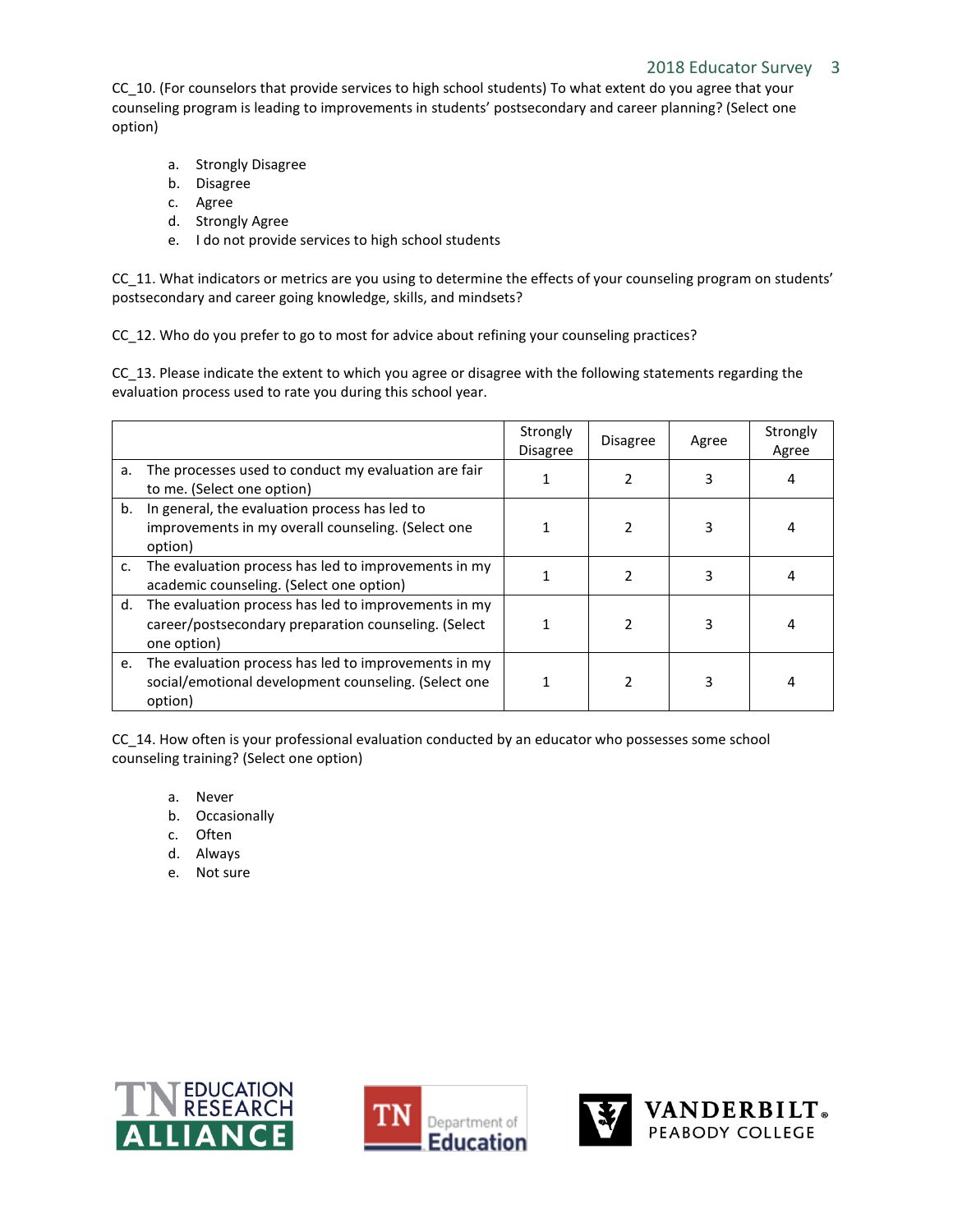CC\_15. Please indicate the extent to which you agree or disagree with the following statements regarding professional learning.

|                                                                                                                                | Strongly        | <b>Disagree</b> | Agree | Strongly |
|--------------------------------------------------------------------------------------------------------------------------------|-----------------|-----------------|-------|----------|
|                                                                                                                                | <b>Disagree</b> |                 |       | Agree    |
| a. I receive specific suggestions for professional learning<br>that are tailored to my needs. (Select one option)              |                 |                 |       | 4        |
| b. The professional learning opportunities I receive target<br>my individual professional growth needs. (Select one<br>option) |                 |                 |       | 4        |

| CC 16. Please select the response that best describes your current perspective of your professional development |  |
|-----------------------------------------------------------------------------------------------------------------|--|
| (PD) experience within each of the following areas during the current school year.                              |  |

|                                                                                                                              | I need both more<br>PD experiences<br>and higher quality<br>PD in this area. | I need more PD<br>experiences that<br>emphasize this<br>area. | I need higher<br>quality PD in this<br>area. | I am satisfied with<br>both the quality<br>and amount of PD<br>received in this<br>area. |
|------------------------------------------------------------------------------------------------------------------------------|------------------------------------------------------------------------------|---------------------------------------------------------------|----------------------------------------------|------------------------------------------------------------------------------------------|
| a. Addressing students' socio-<br>emotional development<br>needs (Select one option)                                         | 1                                                                            | $\mathfrak z$                                                 | 3                                            | 4                                                                                        |
| b. Working with students from<br>diverse racial, ethnic, or<br>cultural backgrounds (Select<br>one option)                   | 1                                                                            | 2                                                             | 3                                            | 4                                                                                        |
| c. Meeting the needs of all<br>learners (e.g., English<br>learners and students with<br>disabilities) (Select one<br>option) | $\mathbf{1}$                                                                 | 2                                                             | 3                                            | 4                                                                                        |
| d. Addressing student<br>behavioral issues (Select one<br>option)                                                            | 1                                                                            | 2                                                             | 3                                            | 4                                                                                        |

CC\_17. Has your counseling practice improved as a result of attending Regional School Counseling Collaborative meetings? (Select one option)

- a. No 0
- b. Yes 1
- c. I have not yet attended a Regional School Counseling Collaborative meeting. 2